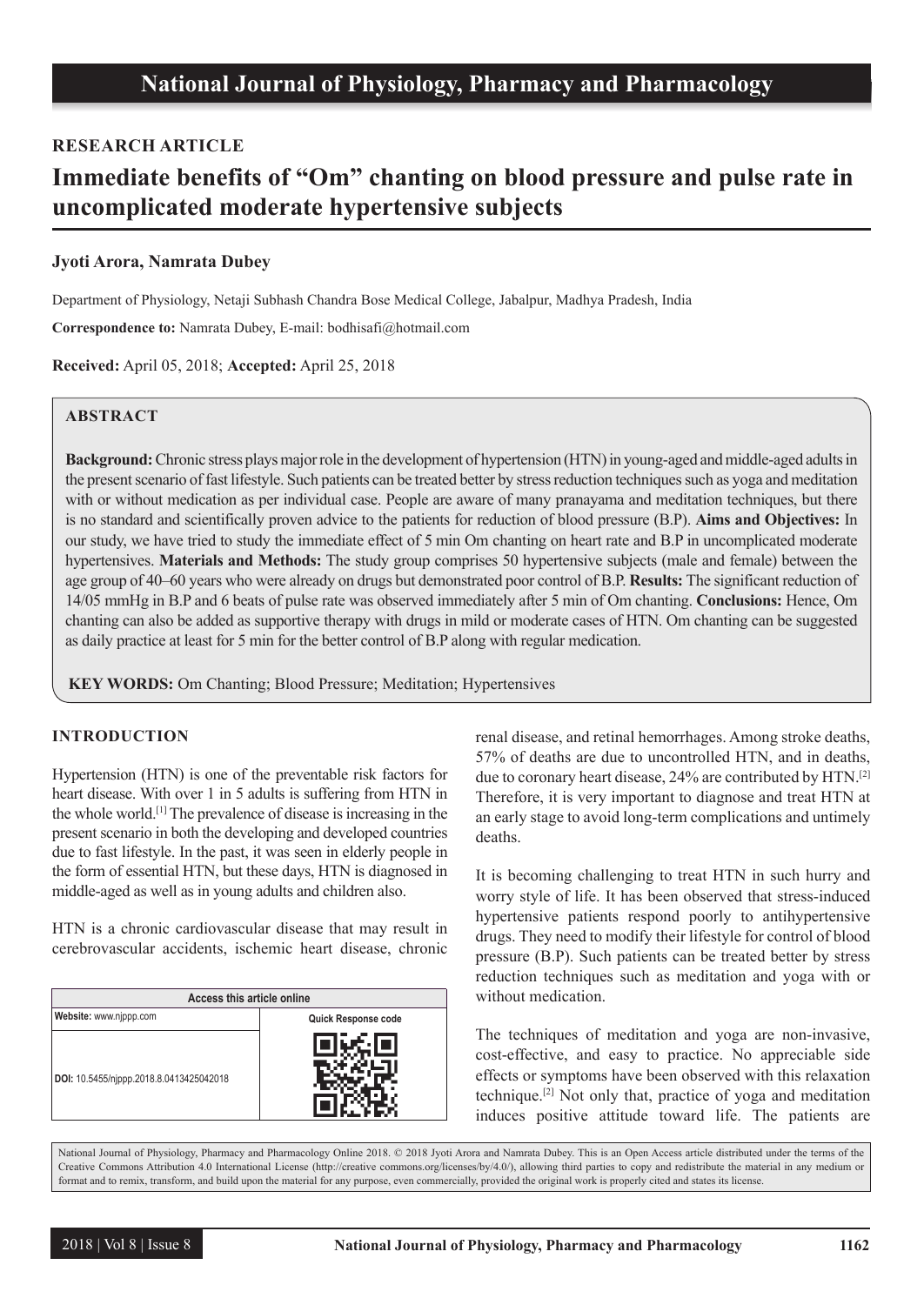self-motivated to live a healthy life, eat balanced diet, care for the self, and better adherence to drugs for the treatment of the disease.

These days' people are aware of many techniques of pranayama and meditation, but there is no standard and scientifically proven advice given to the patients for reduction of B.P. In this study, modest attempt has been made to scientifically define the benefits of a particular type of meditation for a particular period in hypertensive subjects. We have used Om chanting in our study because it is the most commonly practiced spiritual technique by the people since the time of Upanishads.

According to Upanishads, Om is the name or symbol of God. Om is the force behind all thoughts and chanting or thinking about Om will cause quiet mental state.<sup>[3]</sup> It was reported that chanting of Om reduces heart rate, B.P, and reduces skin resistance. Earlier studies reported that effective "Om" chanting causes vibration sensation around the ears, which is transmitted through the auricular branch of the vagus nerve and stimulates vagal nerve.[3] Hence, hyperactivity of parasympathetic nervous system due to Om chanting could demonstrate lowering of B.P.

We have tried to assess the immediate effects of 5 min Om chanting on heart rate and B.Ps in moderate hypertensives who had poor control of their B.P even with drugs.

#### **MATERIALS AND METHODS**

The effects of Om meditation were studied in 50 cases of moderate essential HTN under medication who were in the age group of 40–60 years Table 1. The subjects of the study were selected from cardiac outpatient department. The subjects, who had poor control of B.P even with antihypertensive drugs, were selected for the study. Of 60, only 50 subjects qualified the inclusion criteria because we excluded severe hypertensives  $(B.P > 179/109 \text{ mmHg})$  as per AHA 7 classification and hypertensives with complications.

In selected subjects, there were 28 males and 22 females. Their mean age was 50 years. The subjects suffering from HTN for 1–20 years were included in the study. The mean duration of HTN for these subjects was 5 years. All the subjects were on antihypertensive drug therapy, out of which 40 subjects were on lipid-lowering drugs also, however, at the time of the study; their fasting lipid profile was within normal range.

The detailed case history was taken regarding family history of HTN, duration of the disease, duration of treatment, type and dose of drugs, adherence to drugs, and diet regime. Detailed medical examination was done to rule out cardiac and neurological complications.

### **Inclusion Criteria**

The following criteria were included in the study:

- Males and females
- Age  $40-60$  years
- Moderate hypertensives (systolic 140–179 mmHg) and diastolic (90–109 mmHg) (2017 AHA guidelines)
- Under antihypertensive therapy
- Without any cardiac or neurological complications.

#### **Exclusion Criteria**

The following criteria were excluded from the study:

- Secondary HTN of any etiology
- Significant cardiovascular complications
- Thyroid disorders
- Uncontrolled diabetes mellitus
- Addiction to alcohol
- Grossly abnormal liver/kidney function tests
- Subjects practicing yoga/meditation/stress reduction technique.

#### **Measurement of B.P and Pulse Rate (PR)**

- • PR
- Systolic and diastolic B.P.

Radial pulse was counted for 1 min by palpating the radial artery with three finger method against the styloid process of radius. The standard procedure of measurement of B.P as described by N.S. Korotkoff, in 1902, was used for the measurement of systolic and diastolic B.P with the help of mercury manometer and stethoscope.

The subject rested on a comfortable chair with hands and feet gently crossed for 5 min in a silent room. The PR and B.P were measured before starting meditation practice by gently extending the left arm on the table. The subjects were instructed to do "Om" chanting for 5 min accompanied with the expert facilitator while sitting in the same position.

The subject was instructed to gently close the eyes by drooping the eyelid and was instructed to inhale gently and deeply and then while exhaling should produce sound (chant) Om with the ability to continue until further exhalation is not possible. Exhale: "Ommmmmmmm…"

The chanting was continued for 5 min concentrating deeply into the belly. While chanting, patients were alert but relaxed with total focusing on the word Om. They were instructed to hear their own sound while chanting. That helped them to remain focused and less conscious of the external environment. After chanting, patients were instructed to slowly take deep breath and open the eyes with warm smile and with the feeling of gratitude for the God for the peace they felt in meditation.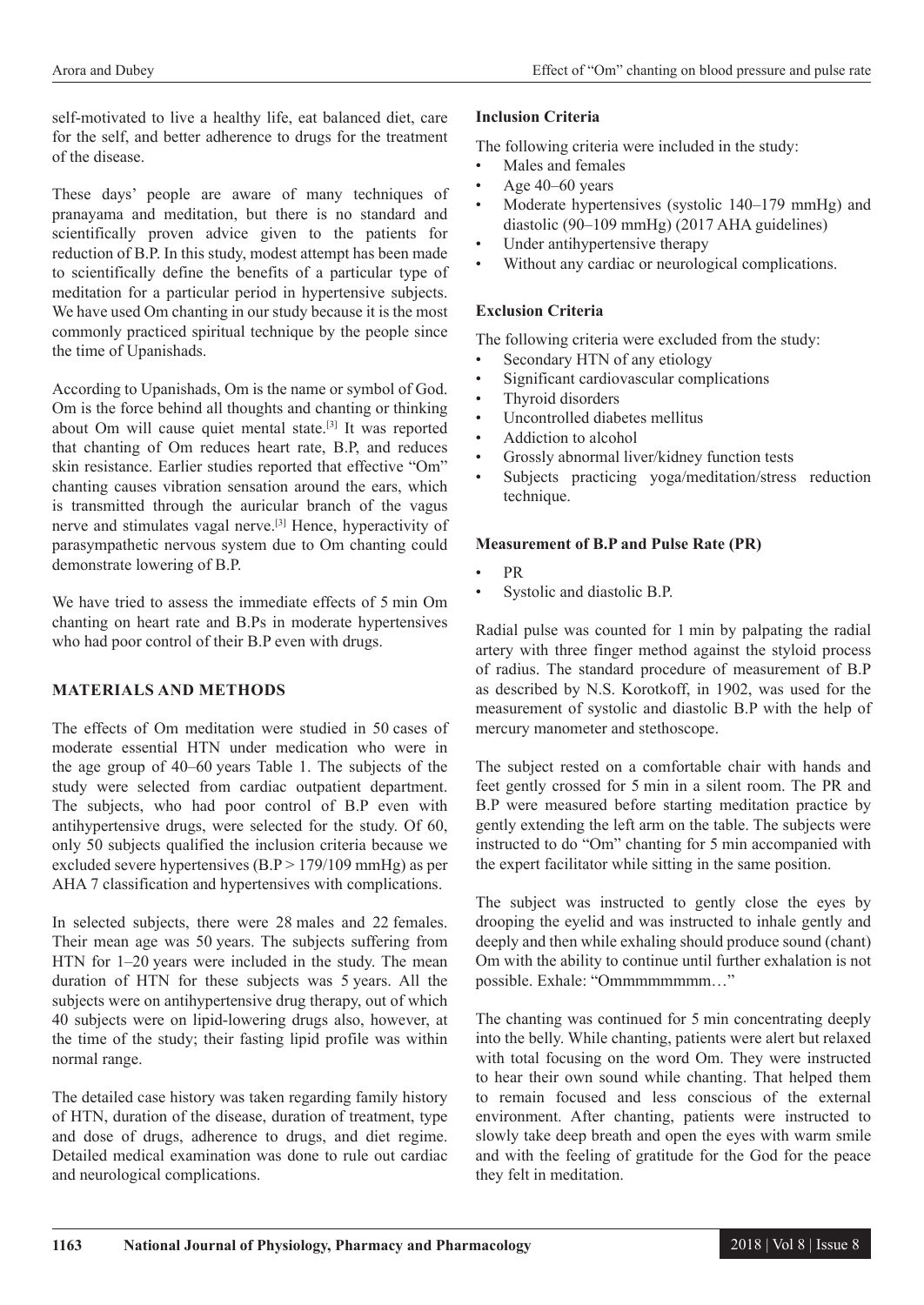The subjects were asked to stay in same position after chanting Om. The left arm was gently extended, and the PR and B.P were recorded again by palpatory and auscultatory method.

# **Statistical Analysis**

The data were collected, tabulated and were analyzed using SPSS software (version20). Mean  $\pm$  standard deviation of PR, systolic B.P, and diastolic B.P before and after 5 min of Om chanting were obtained, and paired *t*-test was used to compare the results.

# **RESULTS**

As shown in Table 2, reduction of 14/05 mmHg in systolic/ diastolic B.P was observed after 5 min of Om chanting. Systolic B.P dropped from  $152.57 \pm 11$  mm of Hg to  $138.27$  $\pm$  10 mm of Hg and diastolic B.P dropped from 90.8  $\pm$  8.3 mm of Hg to  $85.4 \pm 6.8$  mm of Hg. The PR also dropped after Om chanting and showed mean difference of 6 beats/min in just 5 min of Om chanting.

As per paired *t*-test, highly significant reduction in systolic B.P ( $P < 0.001$ ) is observed after the chanting. At the same time, diastolic B.P and PR showed just significant results as  $P < 0.05$ 

# **DISCUSSION**

In our study, the reduction of mean B.P of 14/05 mmHg is observed immediately after 5 min of Om chanting. The

| <b>Table 1:</b> Distribution of subjects according to age and sex |           |                            |  |  |
|-------------------------------------------------------------------|-----------|----------------------------|--|--|
| <b>Sex</b>                                                        | Age       | Number of subjects $(\% )$ |  |  |
| Male (years)                                                      | $40 - 50$ | 12(24)                     |  |  |
|                                                                   | $50 - 60$ | 16(32)                     |  |  |
|                                                                   | Total     | 28 (56)                    |  |  |
| Female (years)                                                    | $40 - 50$ | 8 (16)                     |  |  |
|                                                                   | $50 - 60$ | 14 (28)                    |  |  |
|                                                                   | Total     | 22 (44)                    |  |  |

| Table 2: Changes in B.P and PR before and immediately<br>after Om chanting |                 |                 |         |  |
|----------------------------------------------------------------------------|-----------------|-----------------|---------|--|
| B.P                                                                        | <b>Mean</b> ±SD | P               |         |  |
|                                                                            | <b>Before</b>   | After           |         |  |
|                                                                            | meditation      | meditation      |         |  |
| Systolic (mmHg)                                                            | $152.57 \pm 11$ | $138.27 \pm 10$ | < 0.001 |  |
| Diastolic (mmHg)                                                           | $90.8 \pm 8.3$  | $85.4\pm 6.8$   | < 0.05  |  |
| PR (beats/min)                                                             | $78.07\pm 6.5$  | $71.93 \pm 7.3$ | < 0.05  |  |

B.P: Blood pressure, SD: Standard deviation, PR: Pulse rate

reduction of 14 mmHg in systolic B.P is found be highly significant ( $P < 0.001$ ) and drop in diastolic B.P of 5 mmHg and drop in PR of 6 beats after Om chanting is just significant  $(P < 0.05)$ . This reveals that Om chanting has greater benefit in systolic HTN which could be seen in subjects with higher sympathetic activity. Parasympathetic predominance and cortico-hypothalamo-medullary inhibition help in reduction of stress induced hypertension.[4] The drop in diastolic B.P is comparatively less which could be due to lesser effect of Om chanting on arteriolar resistance.

In a previous study by Stone and Deleo, $[2]$  6 months of practice results in drop of 9/8 mmHg in mean systolic/ diastolic B.P in supine position and drop of 15/10 mmHg was found in standing positions. We performed study only in sitting position so postural variations could not be discovered. In another study in the past by Barnes *et al*. [7] found a significant reduction in mean systolic B.P the cardiovascular performance also showed improvement in meditators. We found highly significant reduction in systolic B.P and just significant reduction in diastolic B.P and PR. The drop in PR in our study could also be a sign of improved stroke volume in the subjects who practiced Om chanting.

As per Andrews et al.,<sup>[1]</sup> clinically important reduction in mean B.P is defined as a decrease in excess of 10 mm of Hg in 3 months or more after treatment. We need to extend our study further for clinically relevant results. However, immediate effects of Om chanting reveal that regular chanting of Om may benefit the patients on long-term basis also.

Ather Ali *et al.*<sup>[1]</sup> reported the importance of practicing yoga and meditation together as compared to practice of meditation alone. Yoga practice mainly affects diastolic B.P, but practice of both yoga and meditation results in greater drop in systolic B.P. In our study, subjects practiced only meditation and results have revealed the higher significant reduction in systolic B.P. Here, it can also be concluded that meditation mainly helps in reduction of systolic B.P which is due to increase stress, increased sympathetic tone of the blood vessels.

Brownstein and Dembert,[1] significant drop in diastolic B.P was found after yoga in mild hypertensives who responded poorly to thiazides and suggested yoga as an optional treatment for mild hypertensives.

Our study supports earlier studies as we have also observed highly significant reduction in the systolic B.P and significant reduction in diastolic B.P and PR followed by Om meditation. These results may be due to the effect of Om meditation on autonomic functions which causes psychophysiological relaxation. Earlier studies reported that effective "Om" chanting spreads vibration sensation around the ears and this stimulates vagal nerve. Earlier studies reported that Om chanting deactivates limbic system. Om chanting is an